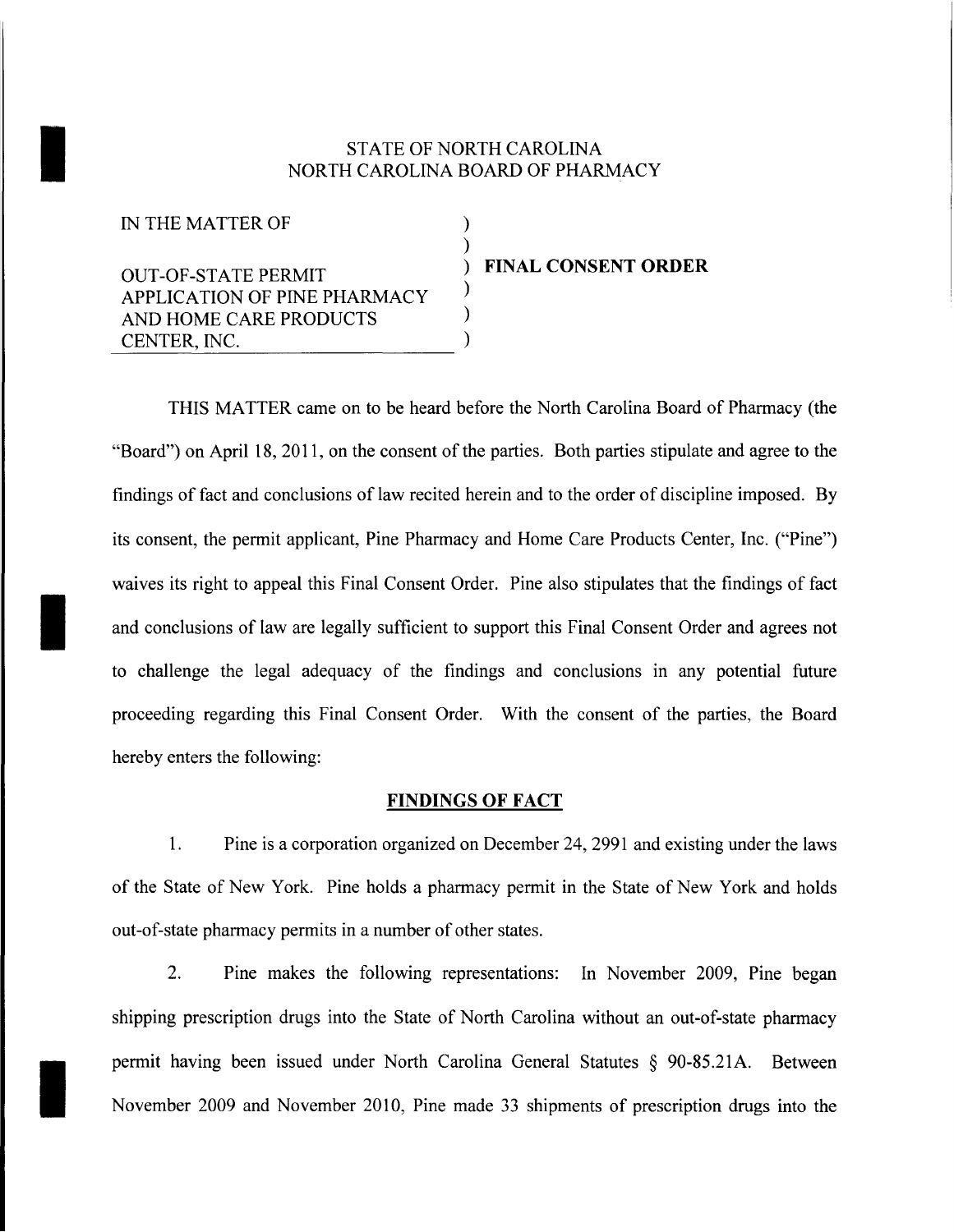State of North Carolina in violation of North Carolina General Statutes §§ 90-85.21A and 90-85.38(b).

I

I

I

3. Pine represents that all of the shipments were Avastin 1.25 mg/O.05ml, compounded for individual injections, and that all of the drugs were shipped to physicians for office administration.

3. On October 5,2010, Pine submitted its out-of-state pharmacy permit application.

4. As ofthe date ofthis order, Pine does not operate an Internet Pharmacy as defined in 21 NCAC 46 .1317(17).

5. With respect to the prior prescriptions shipped into North Carolina, the Board is unaware of instances where Pine and its pharmacists actually knew or reasonably should have known that the order was issued without a physical examination of the patient and in the absence of a prior prescriber-patient relationship in violation of 21 NCAC 46 .1801 (b) or otherwise was not a valid prescription, and Pine represents that there were no such instances. Moreover, given the nature of Pine's represented shipments - shipments made to physicians for office administration - the risk of a violation of 21 NCAC 46 .1801(b) is low.

7. On Pine's application, it truthfully disclosed prior findings of violations made by the New York Board during routine pharmacy inspections. Pine represents and the Board accepts that the permit and all pharmacists' licenses are currently in good standing and that Pine has never had any other disciplinary action or investigation by any federal or state pharmacy regulatory authority involving the pharmacy or any of the pharmacists associated with Pine.

8. Pine represents and the Board accepts that Pine has never referred a North Carolina patient to any health care provider.

2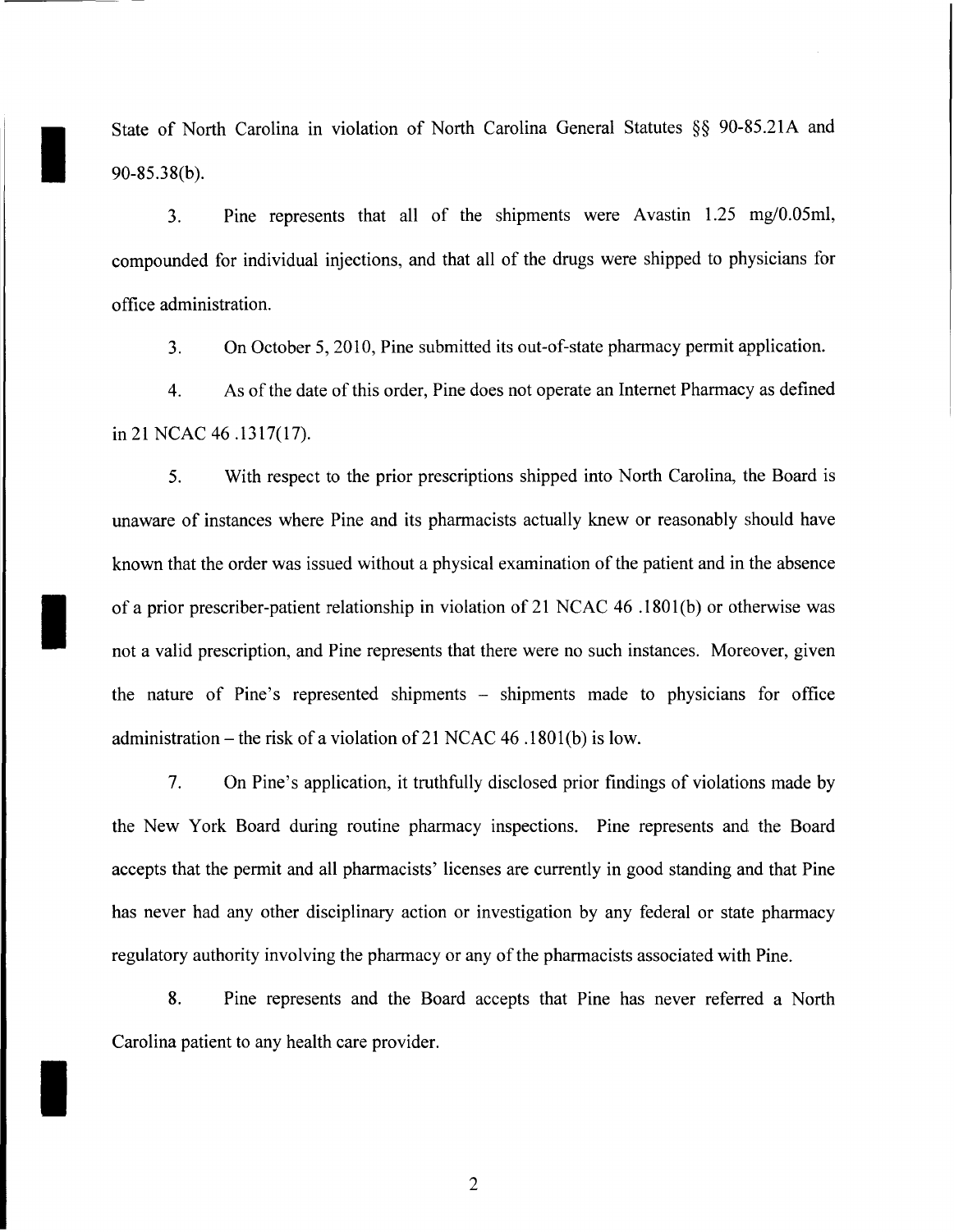## **CONCLUSIONS OF LAW**

Based on the above findings, the Board concludes as a matter of law:

I

I

1. Pine violated North Carolina General Statutes §§ 90-85.21A and 90-85.38(b) by shipping prescription drugs into the State of North Carolina without an out-of-state pharmacy permit from November 2009 to November 2010.

2. Respondent admits that the conduct in this matter violated North Carolina law and constitutes sufficient grounds for disciplinary action in connection with its permit application under North Carolina General Statutes § 90-85.38.

3. The Board has considered the following as mitigating factors in this case:

a The Board has no information that Pine and its pharmacists have ever shipped prescription drugs into the State of North Carolina in circumstances where they actually knew or reasonably should have known that the order was issued without a physical examination of the patient and in the absence of a prior prescriber-patient relationship in violation of 21 NCAC 46 .1801(b) or otherwise was not a valid prescription.

b. Pine is not an Internet Pharmacy and otherwise does not have a business model that is likely to encourage or facilitate the shipment of drugs based on invalid prescriptions or other violations of the pharmacy laws.

Based upon the foregoing, and with the consent of the parties, IT IS THEREFORE ORDERED that the permit application of Pine Pharmacy and Home Care Products Center, Inc. is hereby GRANTED. However, the permit of Pine Pharmacy and Home Care Products Center, Inc. is hereby INDEFINITELY SUSPENDED, but that suspension is stayed for a period of ten (10) years, upon the following conditions: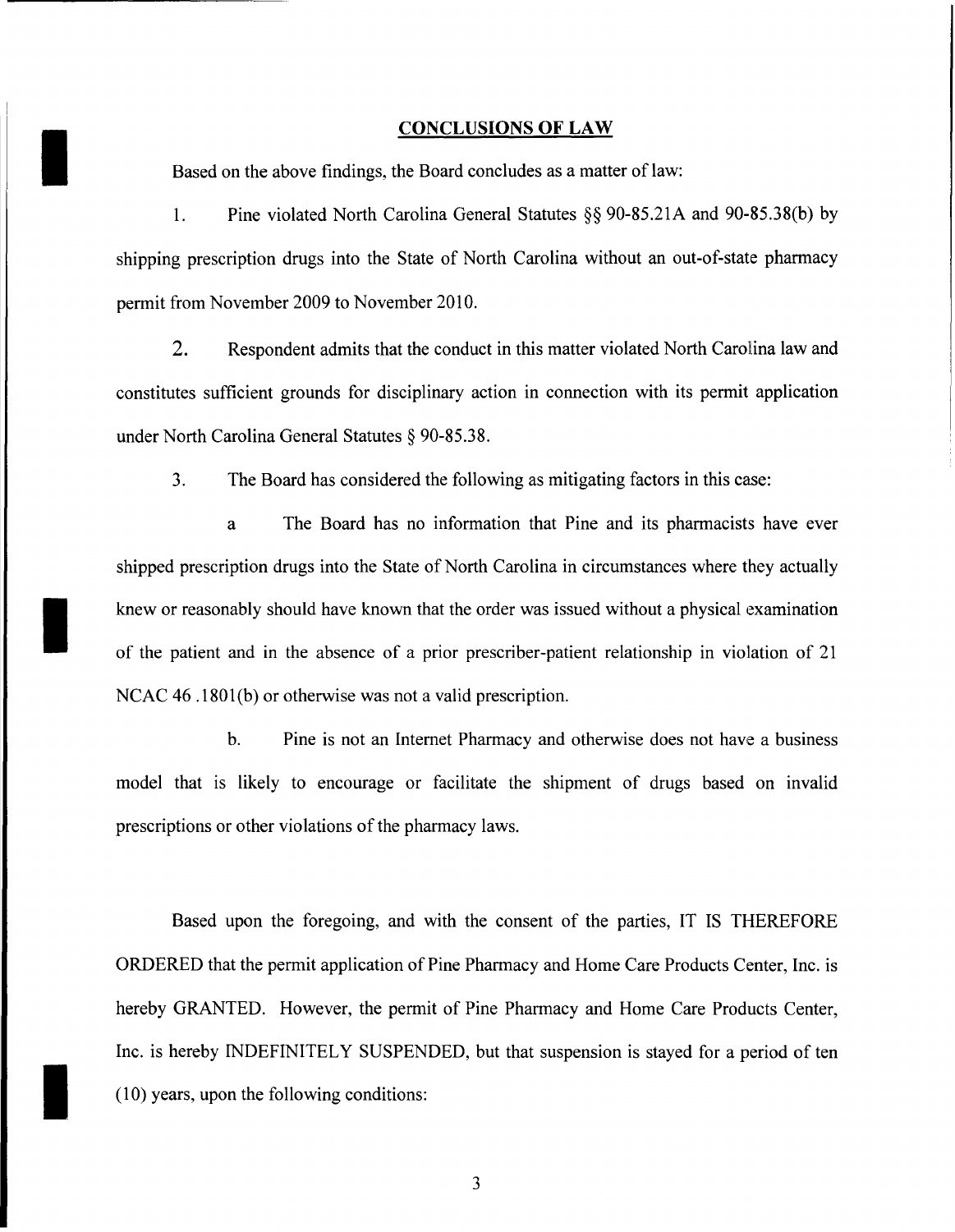- $\blacksquare$ Respondent's permit is conditioned upon the accuracy of the information in its permit application, the information that it previously provided to the Board in connection with the review of the permit application, and the stipulated Findings of Fact above;
	- 2. Respondent shall violate no laws governing the practice of pharmacy or the distribution of drugs, whether federal, North Carolina or the laws of any other state;
	- 3. Respondent shall violate no rules and regulations of the Board;
	- 4. Respondent shall cooperate with the Board, its attorneys, investigators and other representatives in any investigation and compliance with the provisions of this Consent Order.

This the  $\sqrt{\mathfrak{p}^{\mathfrak{t}}}\;$  day of April, 2011.

I

I

NORTH CAROLINA BOARD OF PHARMACY

By: Jack W. Campbell, **Executive Director**